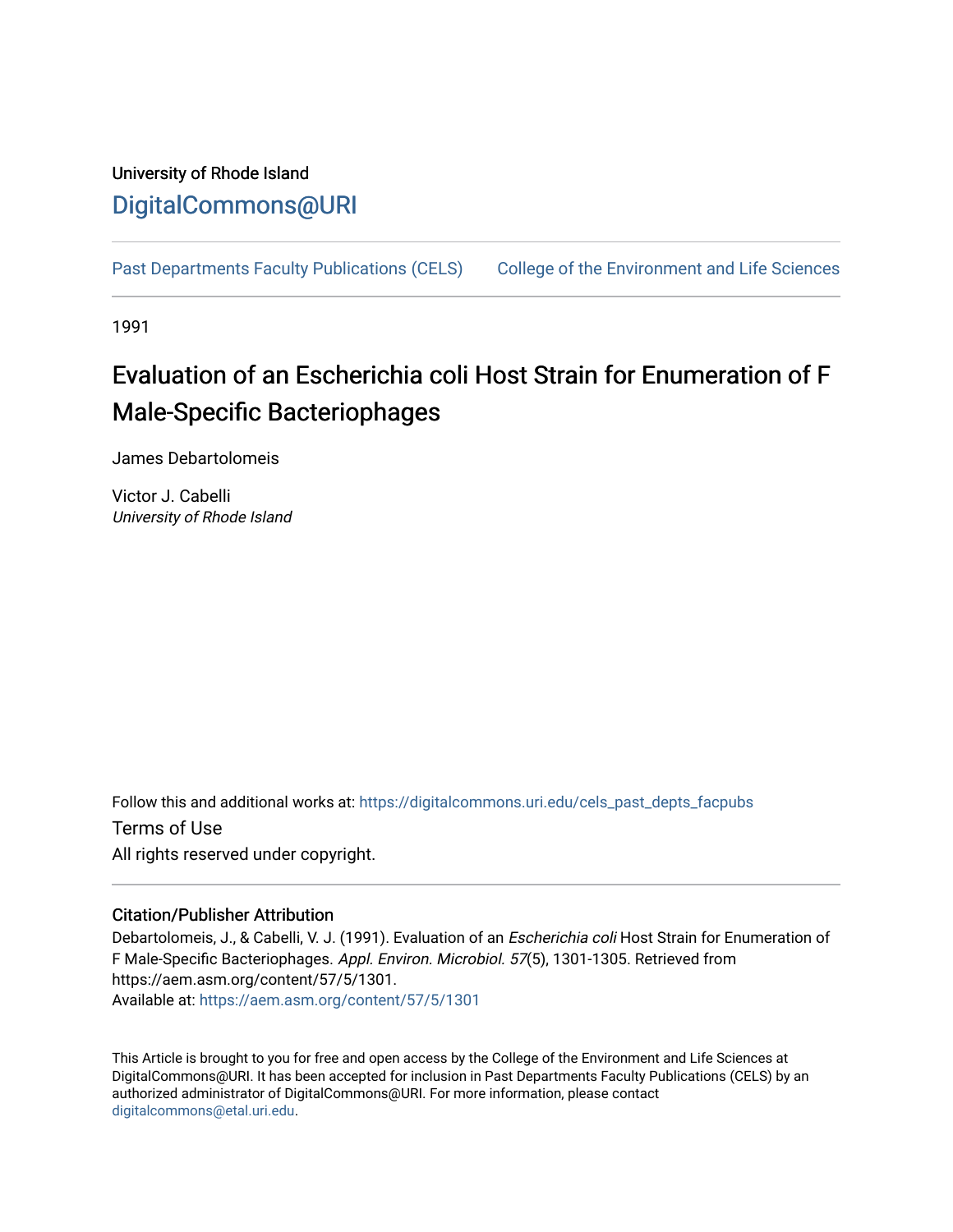## Evaluation of an Escherichia coli Host Strain for Enumeration of F Male-Specific Bacteriophages

JAMES DEBARTOLOMEISt AND VICTOR J. CABELLI\*

Department of Microbiology, University of Rhode Island, Kingston, Rhode Island 02881-0812

Received 9 October 1990/Accepted 14 February 1991

A method was developed for the selective enumeration of F male-specific bacteriophages in samples of environmental waters. The host strain for the phages, *Escherichia coli* HS(pFamp)R, has three antibiotic resistance markers, ampicillin on the Famp plasmid, which codes for pilus production, and streptomycin and nalidixic acid on the chromosome. The strain is resistant to coliphages T2 to T7 and  $\phi$ X174. More than 95% of the phages from environmental samples which plaqued on the host strain were F male specific. The host bacterium had a higher plaquing efficiency than  $E.$  coli K-12 Hfr for F-specific phages in stock suspensions and sewage effluents. The F male-specific phage levels in prechlorinated, secondary-treated sewage effluents generally were about  $10^3$  to  $10^4$  PFU/100 ml. The levels in the influents to the sewage treatment plants and in septic tank contents were about 10<sup>5</sup> PFU/100 ml. RNA-containing phages composed about 90% of the total F-specific phage population in sewage effluents.

The most prevalent and important sewage-related waterborne diseases in developed countries are acute gastroenteritis and infectious hepatitis (6, 7). The most frequently identified etiologic agents for these diseases are the Norwalk-like and hepatitis A viruses, respectively (7, 9). Coliform indicator systems generally have been used to classify environmental waters against the risk of waterborne infectious disease by their users. The effectiveness of these systems in assessing the risk of viral disease, especially when chlorinated wastewater effluents contaminate the water, has been questioned by a number of investigators (4, 5, 13). The basis for their concern is numerous reports that certain culturable human enteric viruses (e.g., poliovirus, coxsackievirus, etc.), which are found in some wastewater effluents (14), generally survive better than the coliform indicators during wastewater chlorination and residence in environmental waters (4, 10, 13, 29). In addition, coliform levels in environmental waters are poorly correlated to levels of these enteroviruses (2, 4). Because of these observations, routine monitoring for these viruses have been proposed by some of these investigators (24).

Although it is generally accepted that the culturable enteroviruses usually are more resistant to environmental stress than the coliform indicators, there are two major objections to routine monitoring of the culturable enteroviruses in environmental waters. The conceptual one is the virtual absence of epidemiological evidence demonstrating their importance as agents of waterborne disease when the source of these agents is municipal wastewater discharges (7, 11). The practical objection is that enumeration of the enteroviruses is too laborious, expensive, and time-consuming for routine monitoring of environmental waters.

Certain bacterial viruses, somatic coliphages, which are both easily enumerated and indigenous to sewage effluents have been suggested as alternatives to the coliforms as water quality indicators (17, 19, 20, 30). These coliphages, which initiate their infectious process by adsorbing to receptors on the bacterial envelope and whose host cells are Escherichia coli strains such as B, C, and K-12  $F^-$ , are found consistently in sewage at levels considerably greater than those of the enteroviruses (20). Nevertheless, these coliphages have not found acceptance as water quality indicators, even by those individuals who recommended enterovirus standards. The objections to their use have been their inconsistent presence in human feces (26), the possibility that they could encounter an appropriate host and be replicated in environmental waters, and the greater sensitivity of some of these somatic coliphages to chlorination than some of the enteroviruses (25, 27).

A more homogeneous group of bacteriophages, including f2 and MS2 (19, 20), was examined several years ago as a possible alternative to the coliphages as water quality indicators. These are single-stranded RNA viruses. Along with <sup>a</sup> group of filamentous, single-stranded DNA, fd-like viruses, they compose the F male-specific bacteriophages. These phages attach to the sex pilus (conjugation tube) coded by the F gene on the chromosome or a plasmid. F pili are produced by a very limited number of E. coli strains found in environmental waters (21, 28).

The F male-specific phages, especially the fd-like component, are extremely resistant to the viricidal effect of combined chlorine (21a). However, the most compelling support for the use of F male-specific phages as models for the environmental behavior of the important viral pathogens, at least with regard to chlorination, was reported by Keswick et al. (18). They found that, of all the viruses examined, only the f2 phage was as resistant as the Norwalk virus to the cidal effects of chlorination.

E. coli K-12 Hfr strains have been used as the host strains for F male-specific phages for some time (12, 20), but they also plaque the somatic T coliphages. A Salmonella typhimurium host has been developed by Havelaar and Hogeboom  $(16)$ , but an E. coli host would be preferable. In this report, we present evaluation data for an assay using such a host strain.

<sup>\*</sup> Corresponding author.

<sup>t</sup> Present address: Radiobiology Laboratory, Yale University School of Medicine, New Haven, CT 06510.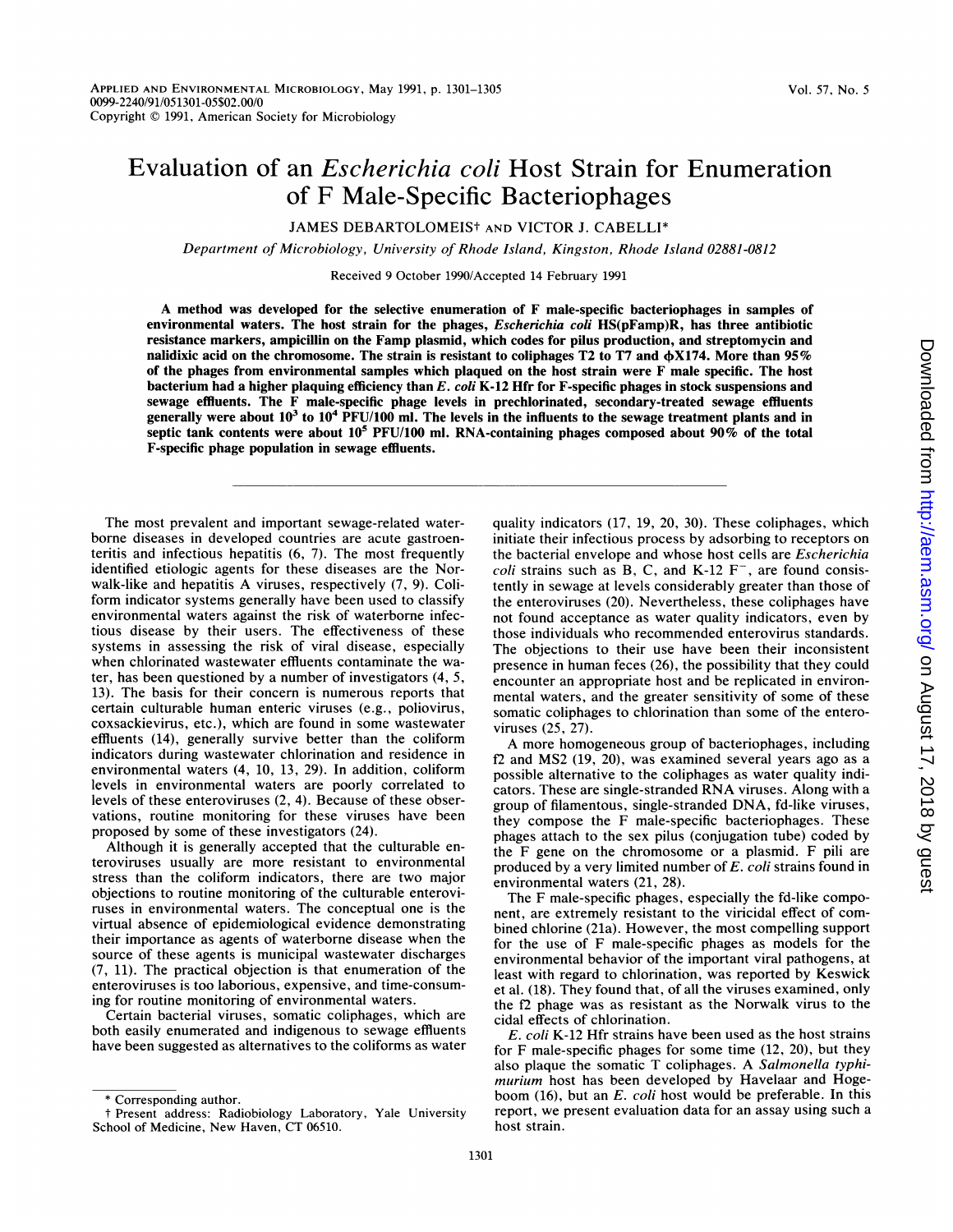#### MATERIALS AND METHODS

Host strains and phage stocks. The E. coli host strain,  $HS(pFamp)R$ , for the  $\overline{F}$  male-specific bacteriophages is a mutant of HS(pFamp)R which was selected for resistance to the somatic coliphages T2 and T4 and streptomycin. Its parent was received indirectly from James B. Kaper. HS(p-Famp)R was cured of the Famp plasmid (8) to yield a host (HS-RC) which plaques only somatic coliphages. E. coli B, C, K-12  $F^-$ , and K-12 Hfr, the F male-specific phages f2 and fd, and the somatic coliphages  $T2$  to  $T7$  and  $\phi X174$  were obtained from various sources. The f2 and fd phage stocks were propagated on E. coli K-12 Hfr.

Bacteriophage assays. The agar overlay method of Adams (1) was used to assay and enumerate the bacteriophages. Bottom base agar contained 10.0 g of Tryptone (Difco), 1.0 g of dextrose, 5.0 g of sodium chloride, and 15.0 g of agar in 1,000 ml of deionized water. The medium was autoclaved for <sup>15</sup> min at 121°C, cooled to 55°C, supplemented when appropriate with 0.015 g each of ampicillin and streptomycin (Sigma Chemical Co.) from filter-sterilized solutions, and poured into sterile petri dishes (150 by 15 mm). Doublestrength soft agar contained 20 g of tryptone, 2 g of dextrose, 10 g of sodium chloride, 10 g of yeast extract (Difco), 0.15 g of  $CaCl<sub>2</sub> \cdot 2H<sub>2</sub>$ ), and 15 g of agar in 1,000 ml of deionized water. The medium was brought to a boil with continuous stirring to dissolve the agar, dispensed into test tubes (16 by 150 mm), autoclaved at 121°C for 15 min, and cooled to 47°C in a water bath.

Duplicate 4-ml quantities of each sample or appropriate dilutions thereof were assayed as follows. A 0.25-ml portion of a mid-log-phase, 37°C, tryptone broth culture of the host strain and 4 ml of the sample were added to a tube of the soft agar medium. The contents of the tube were mixed rapidly and poured immediately into a petri dish containing the hard base agar. After the soft agar overlay solidified, the plates were inverted and incubated aerobically at 37°C. Plaques were counted within 24 h.

Sewage samples. Samples were collected from pre- and postchlorinated effluents from both primary and secondary municipal sewage treatment plants (STPs) within the Rhode Island and New Jersey areas. Contact times exclusive of those during transport in the lines to the outfalls varied from 20 to 30 min, and total chlorine residual levels ranged from 0.5 to 4.3 mg/liter. Samples were collected in sterile polypropylene bottles, iced immediately, and assayed within 6 h of collection. When needed, 10-fold serial dilutions of the samples were prepared in sterile phosphate-buffered saline (3). An appropriate quantity of <sup>a</sup> 10% solution of sodium thiosulfate was added to the postchlorinated samples to neutralize the chlorine remaining therein.

Samples also were collected on eight separate occasions from trucks which clean household septic tank systems. Thus, each sample was potentially a composite containing sewage from more than one septic tank.

Chlorination of wastewater effluents. Samples from prechlorinated, secondary-treated effluents at two wastewater treatment plants (STPs) were assayed, chlorinated for varying periods, dechlorinated with a 10% sodium thiosulfate solution, and reassayed. The acid-washed glassware used in these experiments was prepared as described in Standard Methods for the Examination of Water and Wastewater (3). Household bleach (Clorox Co., Oakland, Calif.), diluted 1:100 in deionized water, was used to obtain total chlorine residual levels in the sewage samples. The amount of bleach needed to yield the desired chlorine residual level was

TABLE 1. Specificity of the host strain, E. coli HS(pFamp)R, for F male-specific bacteriophages as seen from direct plating of

sewage effluents<sup>a</sup>

| Total $Cl^{2-}$ residual<br>(mg/liter) | $%$ of plaques on HS(pFamp)R at 37°C |               |  |
|----------------------------------------|--------------------------------------|---------------|--|
|                                        | $HS(pFamp)R(25^{\circ}C)$            | $HS-RC(37°C)$ |  |
| 0                                      | 19.0                                 | $1.2*$        |  |
| $1.1 - 1.4$                            | 0.9                                  | $0.5^{b}$ †   |  |
| $2.2 - 2.7$                            | $< 0.9b$ +                           | $< 0.6^b$     |  |

<sup>a</sup> There were five samples in each experiment.

 $<sup>b</sup>$  When somatic phage could not be detected, the sensitivity limit was used</sup> in the analysis.

Significantly less than the percentage for HS(pFamp)R incubated at 25°C at  $P < 0.05$  by a two-tailed Student's t test. Normality was assumed.

t Significantly less than the percentage for the samples before chlorination at  $P < 0.05$  by a two-tailed Student's t test. Normality was assumed.

determined by pretitrating the sewage effluent with chlorine and measuring residual levels after a 20-min contact time. Total chlorine levels were determined by the  $N$ , $N$ -diethyl- $p$ phenylenediamine method by using a commercial kit (Hach Co., Loveland, Colo.).

Host specificity for F male-specific bacteriophages. Two types of experiments were conducted, direct and indirect. In the first type, sewage samples before and after chlorination in the laboratory were plaqued on the host strain, HS(p-Famp)R, incubated at 37°C (HS Famp-37°C) and 25°C (HS Famp-25°C) and on the host strain cured of its plasmid (HS-RC-37°C). Incubation at 25°C was used because strains of E. coli which contain an F factor on the chromosome (K-12 Hfr) or on a plasmid (pHB11) do not express sex pili, the attachments sites for the F-specific phages, at temperatures  $\leq 25^{\circ}$ C (22). In the indirect experiments, pre- and postchlorinated effluents from several STPs were plaqued on HS(pFamp)R incubated aerobically overnight at 37°C. Virions from the resulting plaques were transferred with sterile toothpicks onto petri dishes with freshly poured soft agar overlays (31) containing HS-RC-37°C, HS Famp-25°C, and HS Famp-37°C. Phages which, when transferred, produced plaques on either HS-RC-37°C or HS Famp-25°C as well as HS Famp-37°C were scored as somatic.

RNase (Sigma) at a concentration of  $100 \mu$ g per tube was added to the soft agar overlay to determine the percentages of RNA- and DNA-containing F phages (1) and their sensitivities to chlorination.

#### RESULTS

Specificity of  $E.$  coli HS(pFamp)R for  $F$  male-specific bacteriophages. Prior to the examination of E. coli  $\overline{HS}(pFamp)R$ for its sensitivity to the range of somatic (wall) phages found in sewage, this host strain was screened for the availability of receptors for the somatic coliphages T2 to T7 and  $\phi$ X174 and the F male-specific bacteriophages f2 and fd. This was accomplished by spotting drops of the concentrated phage suspensions ( $\geq 10^9$  PFU/ml) on lawns of the test organisms. E. coli HS-RC (the host strain cured of its plasmid), K-12 Hfr, K-12  $F^-$ , B, and C were used as controls. HS( $pFamp)R$ was lysed by the F male-specific phages but not the somatic phages, while the strain cured of its plasmid (HS-RC) was not lysed by any of the phages. The T phages spotted E. coli B, K12 F<sup>-</sup>, and K-12 Hfr;  $\phi$ X174 spotted *E. coli* C; and the F male-specific phages spotted K-12 Hfr as well as HS(p-Famp)R.

When prechlorinated sewage effluents were examined,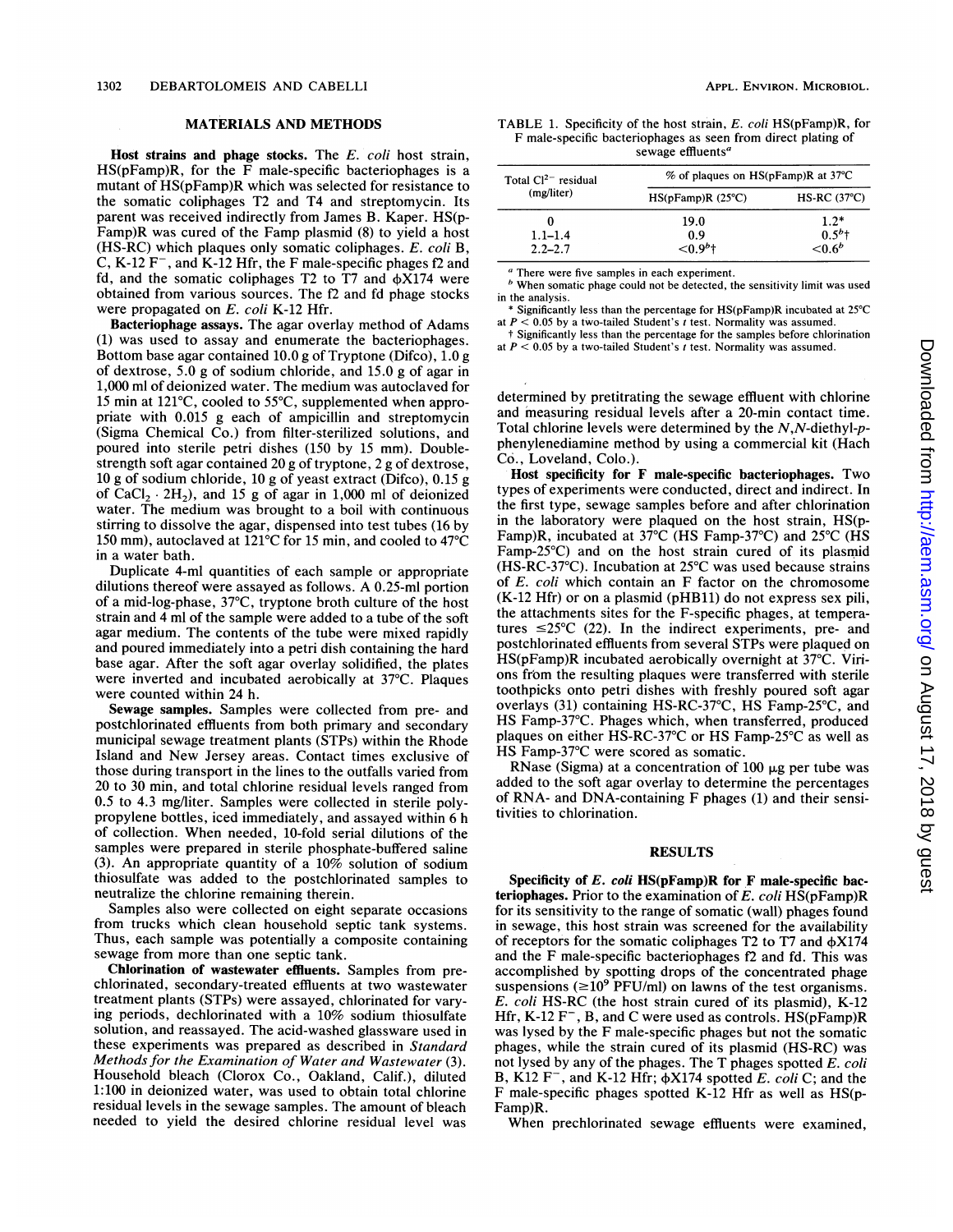| TABLE 2. Specificity of the host strain, E. coli HS(pFamp)R, for |
|------------------------------------------------------------------|
| F male-specific bacteriophages as seen from the spotting         |
| of picked plaques on test strains                                |

| Chlorination     | Plaques from HS pFamp-37 $^{\circ}$ C which spot on <sup>b</sup> : |                                                                      |  |
|------------------|--------------------------------------------------------------------|----------------------------------------------------------------------|--|
| stage $\alpha$   | $HS$ pFamp-25 $°C$ (no.<br>positive/total) $(\%)(4^c)$             | $HS-RC-37^{\circ}C$ (no.<br>positive/total) $(\%)$ (6 <sup>c</sup> ) |  |
| Prechlorination  | 36/864(4.5)                                                        | 57/1.521 (3.9)                                                       |  |
| Postchlorination | $15/815$ $(2.0)*$                                                  | $30/1,568$ $(2.1)$ *                                                 |  |

Chlorination at the STPs.

<sup>b</sup> Plaques were toothpicked to lawns of test strains incubated at the temperatures indicated. Number of STPs.

Significantly different from values for prechlorinated effluent at  $P < 0.05$ by chi-square analysis.

only 1.2% of the phages which plaqued on the host strain were somatic as seen from the comparison of the number of plaques on this host strain before [HS(pFamp)R] and after (HS-RC) it was cured of its plasmid (Table 1). The number of plaques on the host strain incubated at 25°C, however, was about 19% of that when the incubation temperature was  $37^{\circ}$ C. If, as reported by Novotny and Lavin (22), F pili are not produced at 25°C, there must be somatic phages in sewage which are plaqued on HS(pFamp)R at 25°C but not at 37°C. This was demonstrated directly when the virions from an appreciable number of the plaques picked from HS(p-Famp)R incubated at 25°C did not produce lysis at 37°C (data not shown). The somatic phages were much more sensitive to chlorination than the F phages as seen from the lower percentages of plaques on HS Famp-25°C and HS-RC-37°C relative to HS Famp-37°C when the effluents were chlorinated to total residual chlorine levels as low as 1.1 mg/liter (Table 1).

About 4% of the sewage-derived phages which plaqued on the host strain incubated at 37°C were shown to be somatic in experiments in which the plaques on HS Famp-37°C from prechlorinated effluents from four to six STPs were picked to HS Famp-25°C and HS-RC-37°C (Table 2). Comparable estimates were obtained with both host-incubation temperature combinations in contrast to the differences obtained from direct plating. These results also indicate that the 19% value (Table 1) was inflated by somatic phages which replicate on the host at 25°C but not at 37°C. The somatic phages again were shown to be more sensitive than the F phages to wastewater chlorination (Table 2).

An attempt was made to increase the specificity of the host strain for F male-specific bacteriophages by selecting mutants which were resistant to a predominant somatic phage as seen by plaque morphology. This phage (T-HS) produced a plaque with a minute clear center surrounded by a hazy halo. It had an icosahedral head and a tail and did not spot or plaque  $E$ . coli B or K-12  $F^-$ . Phage T-HS was picked,

TABLE 3. Comparative plaquing efficiency of E. coli  $HS(pFamp)R$  and K-12 Hfr with F-specific phage stocks<sup>a</sup>

|       | Mean of PFU on: |                  |      |
|-------|-----------------|------------------|------|
| Phage | HS(pFamp)R(a)   | $K-12$ Hfr $(b)$ | a/b  |
| f2    | $229*$          | 121              | 1.88 |
| fd    | $391*$          | 239              | 1.64 |

<sup>a</sup> Each experiment had nine replicate plates.

Significantly different from K-12 Hfr at  $P < 0.001$  by a two-tailed Student's <sup>t</sup> test. Normality was assumed.

TABLE 4. Comparative plaquing efficiency of F-specific phages in sewage effluents on  $E$ . coli HS(pFamp)R and K-12 Hfr

| Total $Cl2-$ residual | Geometric mean <sup><i>a</i></sup> of F phages $(103)$ |      | $a/b^b$         |
|-----------------------|--------------------------------------------------------|------|-----------------|
| (mg/liter)            | $HS(pFamp)Rc$ (a) $K-12$ Hfr <sup>d</sup> (b)          |      |                 |
| 0                     | $3.44*$                                                | 2.07 | $1.71 \pm 0.44$ |
| $1.1 - 1.4$           | $>3.38*$                                               | 2.06 | $1.65 \pm 0.21$ |
| $2.2 - 2.7$           | $2.89*$                                                | 1.75 | $1.66 \pm 0.25$ |

"Effluents were sampled five times each.

Means of the individual ratios  $\pm$  one standard deviation.

<sup>c</sup> Obtained by subtracting the PFU on HS-RC from those on HS(pFamp)R.

Obtained by subtracting the PFU on K-12  $F^-$  from those on K-12 Hfr.

Significantly different from K-12 Hfr at  $P < 0.05$  by Student's t test. Normality was assumed.

purified, and propagated, and about 200 mutants resistant to T-HS as observed by spotting and plaquing were obtained by the method of Adams (1). When sewage was plaqued on these mutants at <sup>25</sup> and 37°C, T-HS type plaques were no longer observed with any of the mutants at either incubation temperature. However, with all the mutants examined, a new plaque type was obtained from sewage at both incubation temperatures. Further attempts to increase the specificity of the host strain to the F male-specific phages were discontinued.

The plaquing efficiency of the host strain HS(pFamp)R was compared with that of E. coli K-12 Hfr by using pure stocks of the F male-specific phages f2 and fd and the F male-specific phages found in sewage. The mean recoveries of both f2 and fd on HS(pFamp)R were significantly and appreciably higher than those on K-12 Hfr (Table 3). Essentially the same results were obtained for F male-specific phage recoveries from sewage effluents before and after chlorination (Table 4).

RNA-containing phages composed about 90% of the total F-specific phage population in the effluents from the two treatment facilities examined. The percentage of these phages in the F-specific phage population did not change appreciably following chlorination to levels of  $\leq$ 3.2 mg/liter.

The F male-specific phage levels in the prechlorinated effluents generally were about  $10<sup>4</sup>/100$  ml. They were appreciably higher in the effluents from the plants where treatment was only carried to the primary stage than in those in which there was treatment to the secondary level (Table 5).

The high phage levels in the STP influents and their infrequent presence in human feces suggested that the phage propagated on occasionally found host cells in the sewage lines or that they were introduced from sources (e.g., storm water) other than from human fecal wastes. The F-specific phage levels in septic tank effluents were then examined to address the possibility that storm water, industrial inputs, or water infiltrating the sewage lines was the source of these phages. High levels of the F-specific phages (log mean 4.36

TABLE 5. Prechlorination levels of F male-specific bacteriophages

| Type of treatment | $N^a$ | <b>Statistic</b> | $Log10$ PFU/100 ml |
|-------------------|-------|------------------|--------------------|
| Primary           | n     | x<br><b>SD</b>   | 4.806<br>0.505     |
| Secondary         | 14    | x<br><b>SD</b>   | 3.940<br>0.640     |

<sup>a</sup> Number of plants sampled.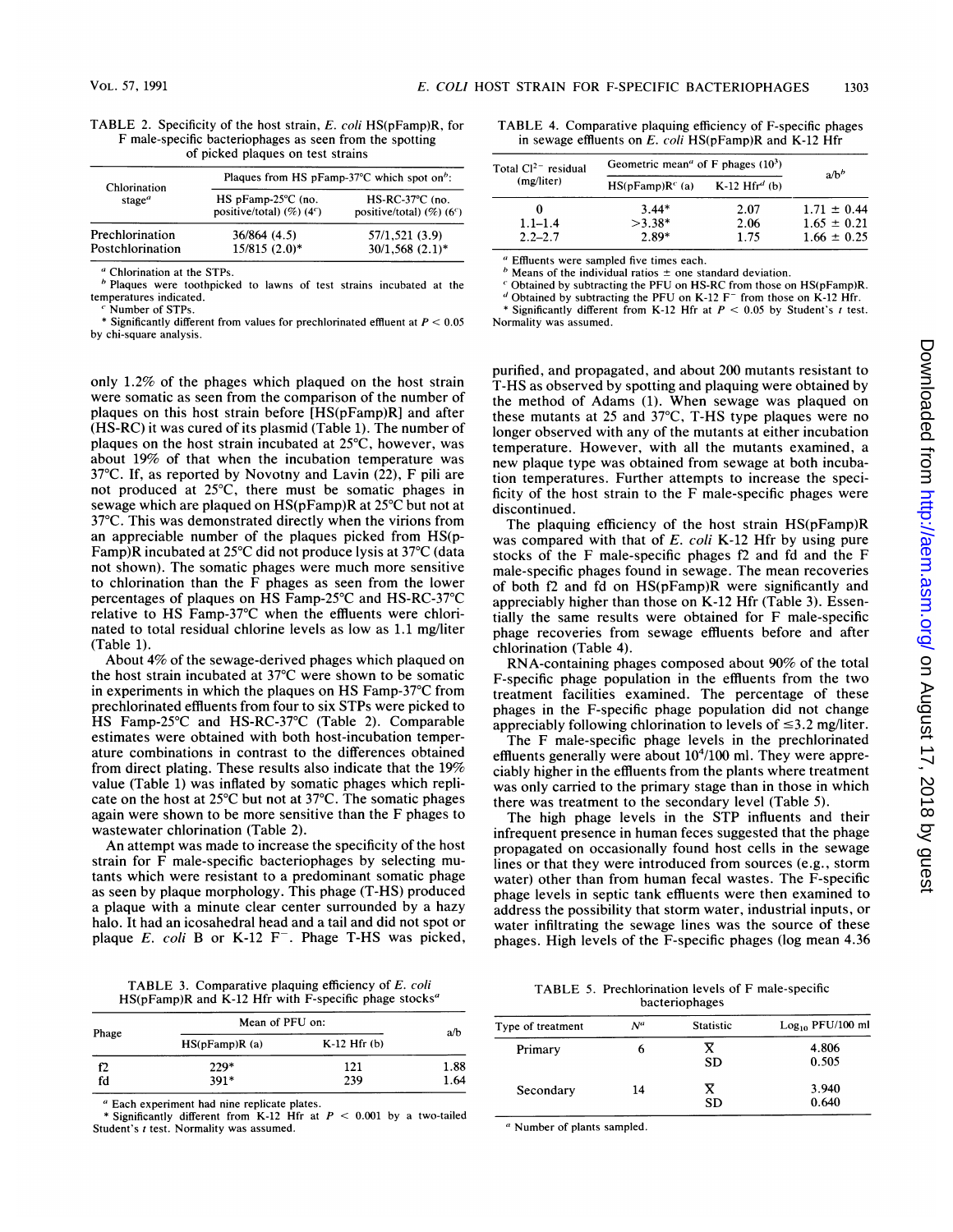$\pm$  0.76) were found in the eight pools of sewage taken from septic tanks.

#### DISCUSSION

The host strain, E. coli HS(pFamp)R, as modified in our laboratory, satisfies most of the requirements for the enumeration of F male-specific bacteriophages in environmental waters. More than 95% of the phages from sewage samples which plaque on it are F male specific, and it has a significantly higher plaquing efficiency than E. coli K-12 Hfr for the F male-specific phages when stock suspensions or sewage effluents are examined. The host strain is resistant to three antibiotics which can be included in the plaquing medium to prevent overgrowth by bacteria present in the sample. Resistance to one of the antibiotics is encoded by the F plasmid, and its inclusion in stock cultures selects against any variants which may have lost the plasmid. Finally, the host strain is easily grown and is not derived from a pathogen.

F male-specific bacteriophages at levels of  $10^3$  to  $10^5/100$ ml were found in the final postchlorinated effluents from all the primary and secondary STPs examined and in all the composite samples from all septic systems. The source of these phages, however, remains obscure. F male-specific phages are infrequently found in human feces and then only at low levels (15, 23). Thus, the consistent presence and relatively high numbers of these phages in sewage cannot be readily accounted for solely by human fecal inputs. A possible explanation is that the F-specific phages are replicated in the sewage system from originally low inocula. However, the mechanism of F-specific phage multiplication in the sewage system remains unexplained. The phages in sewage could derive from lower animal fecal wastes carried into the sewage via storm water or infiltration of the sewage lines, but this explanation does not account for the high phage levels in the contents of septic tanks.

The F phages cannot be considered fecal indicators in the conventional sense since they are not consistently present at high levels in human fecal wastes. However, they are consistently and abundantly present in sewage and sewagepolluted waters. The presence of these phages in a water sample could be used as an index of sewage contamination, making them a valuable tool for the assessment of water quality. It remains to be seen whether the F phage levels in lower animal fecal wastes (15) will preclude this use. The F phages also could be used as simulants for the environmental behavior of the Norwalk virus, at least with regard to chlorination, as suggested from data of Keswick et al. (18). The broader application of the F male-specific bacteriophage indicator system as a basis for water quality guidelines and standards should be examined in the course of prospective epidemiological studies to determine the extent to which F phage levels in bathing, shellfish-growing, and drinking water are correlated to illness via the three respective transmission routes.

#### REFERENCES

- 1. Adams, M. H. 1959. Bacteriophages. Interscience Publishers, Inc., New York.
- 2. Allen, M. J., and E. E. Geldreich, Jr. 1978. Evaluating the microbial quality of potable waters, p. 3-11. In C. W. Hendricks (ed.), Evaluation of the microbiology standards for drinking water. EPA-570/9-78-002. Environmental Protection Agency, Washington, D.C.
- American Public Health Association. 1980. Standard methods for the examination of water and wastewater, 15th ed. American

Public Health Association, Washington, D.C.

- 4. Berg, G., D. R. Dahling, G. A. Brown, and D. Berman. 1978. Validity of fecal coliforms, total coliforms, and fecal streptococci as indicators of viruses in chlorinated primary sewage effluents. Appi. Environ. Microbiol. 36:880-884.
- 5. Burns, R. W., and 0. J. Sproul. 1967. Viricidal effects of chlorine in wastewater. J. Water Pollut. Control Fed. 39:1834- 1841.
- 6. Cabelli, V. 1989. Swimming-associated illness and recreational water quality criteria. Water Sci. Technol. 21:13-21.
- 7. Cabelli, V. J. 1983. Water-borne viral infections, p. 107-130. In M. Butler, A. R. Medlen, and R. Morris (ed.), Viruses and disinfection of water and wastewater. University of Surrey Press, Guilford, England.
- 8. Carlton, B. C., and B. J. Brown. 1981. Gene mutation, p. 222-242. In P. Gerhardt, R. G. E. Murray, R. N. Costilow, E. W. Nester, W. A. Wood, N. R. Krieg, and G. B. Phillips (ed.), Manual of methods for general bacteriology. American Society for Microbiology, Washington, D.C.
- 9. Centers for Disease Control. 1987. Outbreak of viral gastroenteritis-Pennsylvania and Delaware. Morbid. Mortal. Weekly Rep. 36:710-711.
- 10. Cliver, D. 0. 1971. Viruses in water and wastewater: effects of some treatment methods p. 149-159. In Proceedings of the 13th Water Quality Conference. University of Illinois, Urbana.
- 11. Dufour, A. P. 1985. Diseases caused by water contact, p. 23-41. In G. Craun (ed.), Waterborne diseases in the U.S. CRC Press, Inc., Boca Raton, Fla.
- 12. Englebrecht, R. S., D. H. Foster, E. 0. Greening, and S. H. Lee. 1974. New microbial indicators of wastewater chlorination efficiency. Project 1-7060 EYZ. Office of Research and Development, U.S. Environmental Protection Agency, Washington, D.C.
- 13. Englebrecht, R. S., and E. 0. Greening. 1978. Chlorine resistant indicators, p. 243-266. In G. Berg (ed.), Indicators of viruses in water and food. Ann Arbor Science Publishers, Inc., Ann Arbor, Mich.
- 14. Fattal, B., and M. Nishmi. 1977. Enterovirus types in Israel sewage. Water Res. 11:393-397.
- Havelaar, A. H., K. Faruse, and W. H. Hogeboom. 1986. Bacteriophages and indicator bacteria in human and animal faeces. J. Appl. Bacteriol. 60:255-262.
- 16. Havelaar, A. H., and W. M. Hogeboom. 1984. A method for the enumeration of male-specific bacteriophages in sewage. J. Appl. Bacteriol. 56:439-447.
- 17. Hilton, M. C., and G. Stotzky. 1973. Use of coliphages as indicators of water pollution. Can. J. Microbiol. 19:747-751.
- 18. Keswick, B. H., T. K. Satterwhite, P. C. Johnson, H. L. DuPont, S. L. Secor, J. A. Bitsura, G. W. Gary, and J. C. Hoff. 1985. Inactivation of Norwalk virus in drinking water by chlorine. Appl. Environ. Microbiol. 50:261-264.
- 19. Kott, Y., H. Ben-Ari, and L. Vinokur. 1978. Coliphage survival as viral indicators in various wastewater quality effluents. Prog. Water Technol. 10:337-346.
- 20. Kott, Y., N. Roze, S. Sperber, and N. Betzer. 1974. Bacteriophages as viral pollution indicators. Water Res. 8:165-171.
- 21. Lyons, T. A., P. S. Cohen, and V. J. Cabelli. 1981. R plasmid acceptance and transfer among fecal Escherichia coli. Appl. Environ. Microbiol. 41:959-965.
- 21a.McBride, G. 1979. M. S. thesis. University of Rhode Island, Kingston.
- 22. Novotny, C. P., and K. Lavin. 1971. The effects of temperature on the growth of F pili. J. Bacteriol. 107:671-682.
- 23. Osawa, S., K. Furose, and I. Watanabe. 1981. Distribution of ribonucleic acid coliphages in animals. Appl. Environ. Microbiol. 41:164-168.
- 24. Payment, P., Y. Iarose, and M. Trudel. 1979. Polioviruses as indicators of virological quality of water. Can. J. Microbiol. 25:1212-1214.
- 25. Scarpino, P. V. 1978. Bacteriophage indicators, p. 201-227. In G. Berg (ed.), Indicators of viruses in water and food. Ann Arbor Science Publishers, Ann Arbor, Mich.
- 26. Seeley, N. D., and S. B. Primrose. 1982. The isolation of